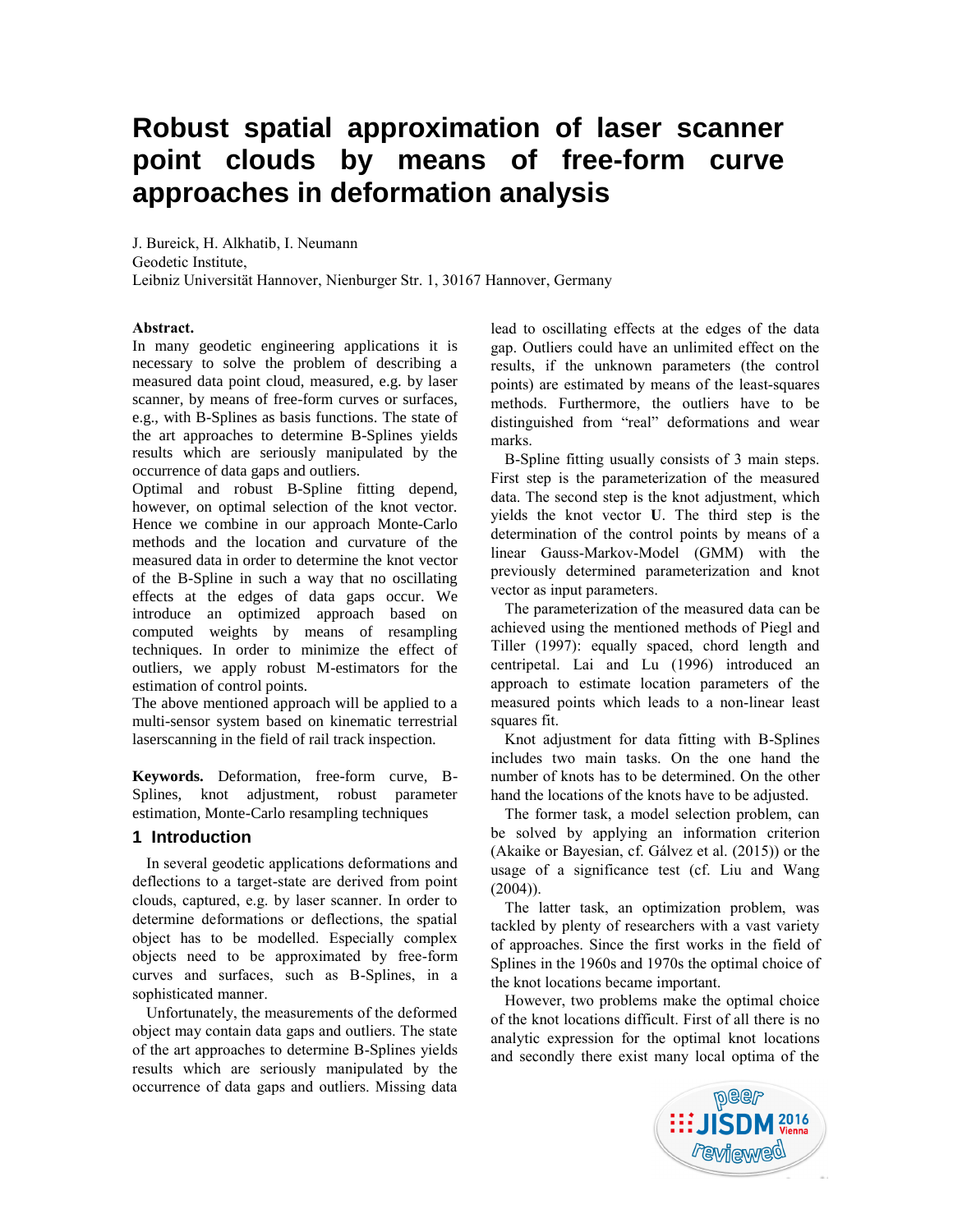least-squares function (cf. Gálvez et al. (2015); Jupp (1978); Rice (1969)).

Nevertheless, there are approaches to estimate the optimal knot locations. Schmitt and Neuner (2015) try to estimate the knot locations and the position of the control points at the same time. In order to solve the resulting highly non-linear system, they introduce adequate initial values and constraints.

The approaches to align the knot vector to the measured points are well known in many research papers. Piegl and Tiller (1997) align it to the location parameter of the measured points. Park and Lee (2007) align it to the curvature of the measured points.

With the rising capability of information technology artificial intelligence techniques obtain good results in an adequate amount of time. Some approaches use neural and functional networks, respectively. Other approaches use metaheuristic techniques like genetic algorithms (cf. Sarfraz and Raza (2001); Yoshimoto et al. (1999)), artificial immune systems (cf. Gálvez et al. (2015); Ülker and Arslan (2009)) or estimation of distribution algorithms (cf. Zhao et al. (2011)).

As far as we know, the artificial immune system of Gálvez et al. (2015) is the approach which yields the best results in knot adjustment until now, especially for complex data with gaps, discontinuities and cusps. Nevertheless this approach is still time-consuming and CPUintensive and it is not unusual that the final solution converges into a local optimum instead of the global optimum.

The third and final step in B-Spline fitting is the estimation of the position of the control points. Piegl and Tiller (1997) and Koch (2009) estimate the control points as parameters by means of a linear GMM. The observation vector is formed of the measured data. The design matrix consists of the basis functions. The parameters were determined by minimizing the residual sum of squares. As far as we know there is no work, which describes the usage of robust estimators, like Huber-, Hampel or L1-estimator, instead of the least-square-estimator to determine the position of control points of a B-Spline. Because of the characteristics of laser scan data, like the fast but uncontrolled acquisition of millions of data points, we have to consider the probability for a significant amount of outliers, which seriously affects the

results. That is the reason for introducing robust estimators into the estimation of the control points.

The paper is organized as follows: In Section 2 the mathematical essentials for B-Spline curves and the estimation of the position of the control points are briefly described. Section 3 points out the basic properties of robust parameter estimation. Section 4 contains a detailed description of our proposed approach of knot adjustment. In Section 5 the different results of the proposed approach and the robust estimation are presented and compared among each other and with an existing algorithm. This paper finishes with a short conclusion and an outlook in Section 6.

# **2 B-Spline curves**

The functional relation of a B-Spline curve is defined by (cf. Piegl and Tiller (1997)):

$$
\mathbf{C}(\overline{u}) = \sum_{i=0}^{n} N_{i,p}(\overline{u}) \mathbf{x}_{i}.
$$
 (1)

degree B-Spline basis functions  $N_{i,p}(\bar{u})$  with The curve point  $\mathbf{C}(\overline{u}) = |x(\overline{u}), y(\overline{u})|^T$  is calculated by a linear combination of the *p*-th-

 $i \in \{0, \ldots, n\}$  and the control points  $\mathbf{x}_i = \begin{bmatrix} x_i, y_i \end{bmatrix}^T$ , where *n*+1 is the number of control points. The *p*-th-degree basis functions can be calculated by a recursion formula (cf. Cox (1972); de Boor (1972))

$$
N_{i,0}(\overline{u}) = \begin{cases} 1 \text{ if } u_i \leq \overline{u} < u_{i+1} \\ 0 \text{ otherwise} \end{cases} \tag{2}
$$

$$
N_{i,p}(\overline{u}) = \frac{\overline{u} - u_i}{u_{i+p} - u_i} N_{i,p-1}(\overline{u}) + \frac{u_{i+p+1} - \overline{u}}{u_{i+p+1} - u_{i+1}} N_{i+1,p-1}(\overline{u})
$$
  
where  

$$
\mathbf{U} = |u_0, ..., u_m| \text{ with } u_i \le u_{i+1}, i \in \{0, ..., m-1\}
$$
(3)

real numbers. The real numbers  $u_i$  are called knots. The knot vector **U** is a nondecreasing sequence of The first p+1 knot of **U** usually consist of zeros. The last p+1 knots usually consist of ones. *m*+1 is the size of the knot vector and can be calculated by:

$$
m = n + p + 1 \tag{4}
$$

The parameterization  $\bar{u}$  of the (measured) data stored in the vector  $U_i = [\bar{u}_1, \dots, \bar{u}_r]$ , with r the number points is also called location parameter. They are of the data points. For example Piegl and Tiller (1997) mention 3 methods (equally spaced, chord length, centripetal) to parameterize the observations. In the proposed approach we used the chord length, which sums up the Euclidean distance between the sorted observations, to parameterize the measured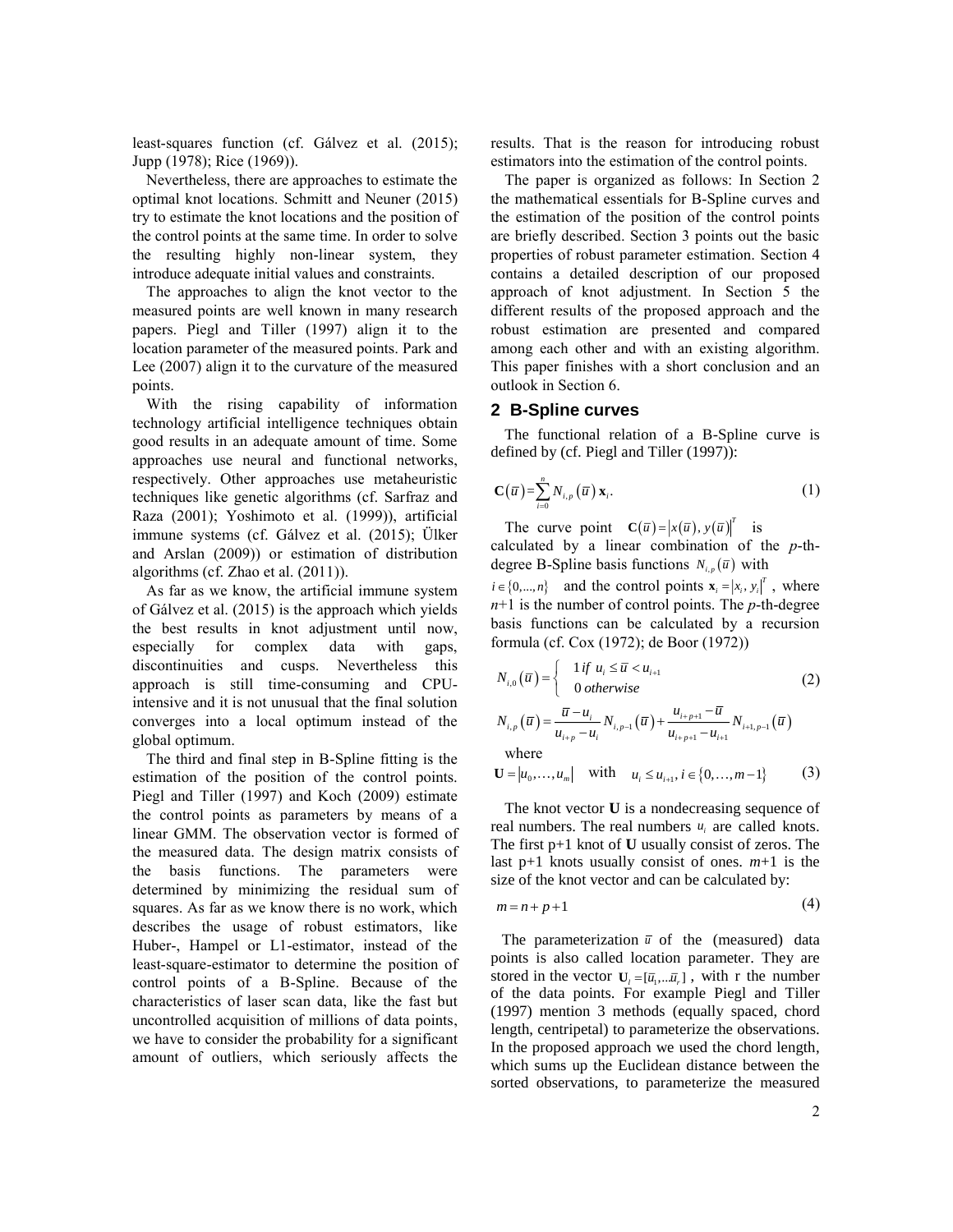data. Since the parameterization method is not in the focus of this paper, the widely used method chord length was chosen. Nevertheless our approach allows to use the other methods.

In order to fit a B-Spline to measured data **l** the knot vector **U** and the vector with parameterized data points **U<sup>l</sup>** are determined previously. In a linear GMM the parameter **x**, the positions of the control points, are estimated. The design matrix **A** is constructed by the basis functions:

$$
\mathbf{A} = \begin{bmatrix} N_{0,p}(\overline{u}_1) & \cdots & N_{n,p}(\overline{u}_1) \\ \vdots & & \vdots \\ N_{0,p}(\overline{u}_r) & \cdots & N_{n,p}(\overline{u}_r) \end{bmatrix}
$$
(5)

# **3 Robust parameter estimation**

Robust estimators include the attribute, that their influence function Ψ is limited. That means that the influence of data with large residuals (possible outliers) on the parameter estimation is limited. The M-estimators, like Huber-, Hampel- or L1 estimator, can be distinguished in their influence function. For example, the influence function of the Huber-estimator weights the residuals of the measured data in the following way (see Eq. 6 and Figure 1):

$$
\psi(\varepsilon_i) = \begin{cases} \varepsilon_i & \text{for } |\varepsilon_i| < c \\ sign(\varepsilon_i) \cdot c & \text{for } |\varepsilon_i| \ge c \end{cases} \tag{6}
$$
\n
$$
\Psi(\varepsilon)
$$
\n
$$
-\mathbf{c} \qquad \qquad \mathbf{c} \qquad \mathbf{c}
$$
\n
$$
-\mathbf{c} \qquad \qquad \mathbf{c} \qquad \mathbf{c}
$$

**Figure 1:** Influence function for Huber-estimator

For the residuals  $\varepsilon_i$ , which are smaller than the so called tuning constant c, the influence function equals the influence function of the least-squares estimator. The influence of residuals, which are larger than c, is limited to the value of c. For more information see, e.g. Hartung et al. (2009) and Wicki (1998).

By applying these estimators, a non-linear equation system has to be solved. This can be achieved by using the iterative reweighted least squares algorithm illustrated in Figure 2 (cf. Huber (1981), p.179 ff.). After an initial determination of the parameters **x**, the residuals **v** and the variance

factor σ (calculated by median absolute deviation (mad) of **v**) with equal weights, the algorithm enters a while-loop which ends when the sum of absolute differences in **v** of 2 consecutive iterations is smaller than a certain threshold near 0. Until then in each iteration new weights  $p_i$  are calculated depending on **v** and  $\sigma$  of the previous iteration and depending on the influence function Ψ. The weights  $p_i$  are the main diagonal elements of the weight matrix **P**. **x**, **v** and  $\sigma$  are estimated iteratively by means of the updated weights.

**Data:** designmatrix **A**;  
\nmeasured data 1;  
\n**Result:** parameter x;  
\n
$$
\mathbf{x}^{(0)} = (\mathbf{A}^T \mathbf{A})^{-1} \mathbf{A}^T \mathbf{I};
$$
\n
$$
\mathbf{v}^{(0)} = \mathbf{A} \mathbf{x}^{(0)} - \mathbf{I};
$$
\n
$$
\sigma^{(0)} = 1, 4785 \cdot mad(\mathbf{v}^{(0)});
$$
\nwhile  $|\mathbf{v}^{(k+1)} - \mathbf{v}(k)| \not\cong 0$  do  
\n
$$
p_i^{(k+1)} = \frac{\mathbf{v}(i_i^{(k)})}{v_i^{(k)}} \rightarrow \mathbf{P}^{(k+1)} = diag([p_1^{(k+1)}, ..., p_n^{(k+1)}]);
$$
\n
$$
\mathbf{x}^{(k+1)} = (\mathbf{A}^T \mathbf{P}^{(k+1)} \mathbf{A})^{-1} \mathbf{A}^{(T)} \mathbf{P}^{k+1} \mathbf{I};
$$
\n
$$
\mathbf{v}^{(k+1)} = \mathbf{A} \mathbf{x}^{(k+1)} - \mathbf{I};
$$
\n
$$
\sigma^{(k+1)} = 1, 4785 \cdot mad(\mathbf{v}^{(k)});
$$
\nend

**Figure 2:** Algorithm iterative reweighted least squares

#### **4 Methodology of knot adjustment**

Our methodology is illustrated in Figure 3. Before the algorithm starts, the number of control points *n* and the degree *p* of the basis function have to be chosen. As already mentioned in Section 1 this is a model selection problem which can be solved afterwards by applying an information criterion or a significance test to different solutions with a diverging number of control points or degree of basis function. This is not part of this work.

Also the maximal number of iterations *itermax* has to be chosen. At the moment *itermax* (in this case: 20,000) serves as stop-criterion of our algorithm.

Our algorithm offers 3 possible methods ("location", "curvature", "ranking") to calculate the probability **R**. All methods are described in Section 4.1. The probability calculating method *pcm* stores the selected method and has to be chosen previously. In case of selection of the method "ranking" the number of iterations with equally weighted **R** *iterchance* has to be chosen (see Section 4.1). At the beginning the measured data **l** has to be parameterized (using chord length). The resulting location parameter are stored in **U***l*.

In case of choosing "location" as *pcm*, **R** has to be calculated depending on **U***l*. In case of choosing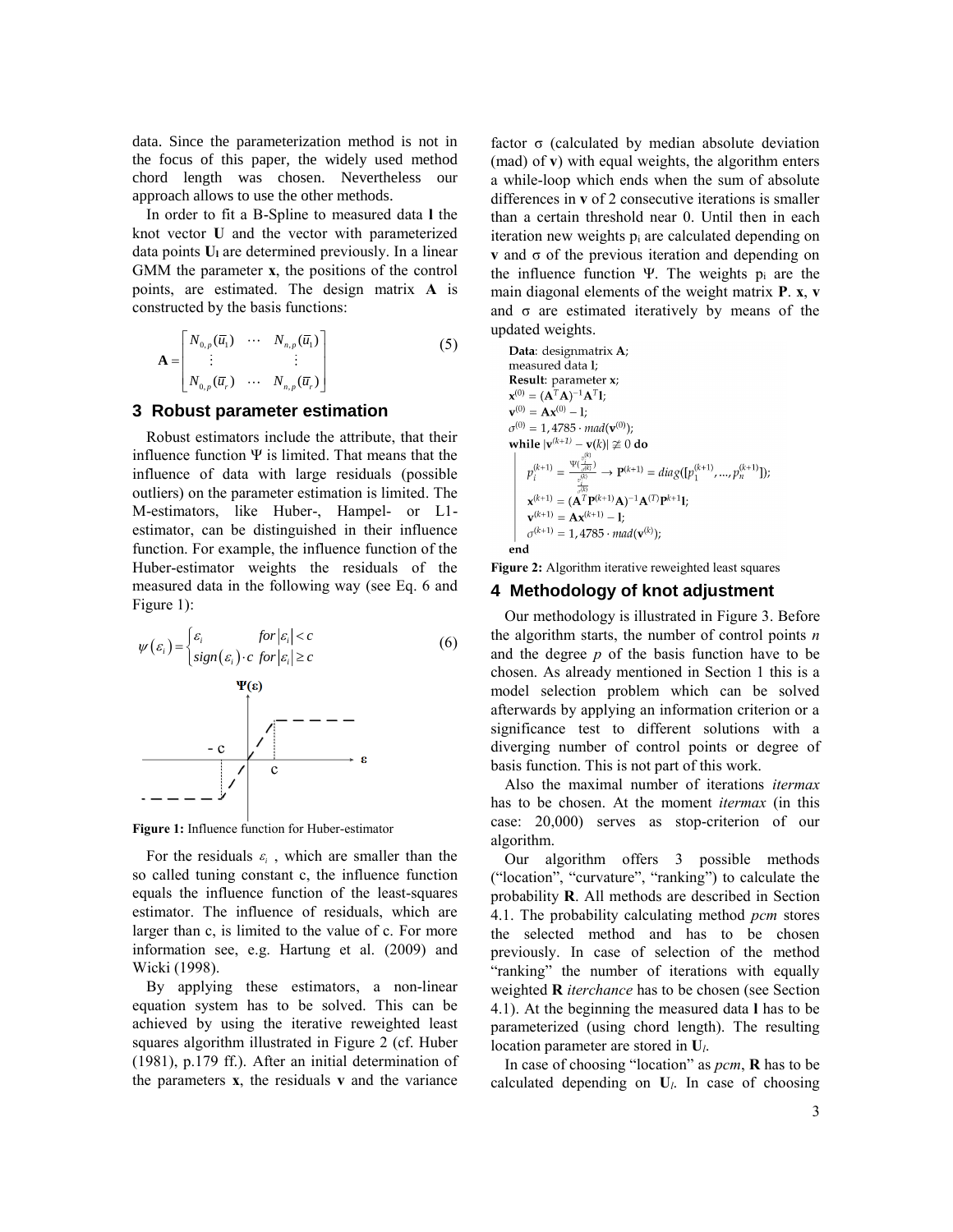"curvature" as *pcm*, the curvature **cur** of the measured data has be determined and subsequently **R** has to be obtained depending on **cur** and **U***l*.

Data: measured data (sorted) 1; # control points n; degree basis function  $p$ ; # iterations *itermax*; choice of probability calculating method pcm; # iterations with equally weighted **R** iterchance Result: optimal position of internal knots in the knot vector  $U_{best}$ initialization; determine the location parameter  $U_l$  of 1; if  $pcm = "location"$  then calculate probability **R** depending on  $U_l$ else if  $perm = "curvature"$  then calculate the curvature cur of 1; calculate  $\bf{R}$  depending on cur and  $\bf{U}_i$ ; end end for  $iter = 1$ : itermax do if  $pcm = "ranking"$  then if iter  $\leq$  iterchance then calculate R equally weighted else calculate **R** depending on  $U_{\text{ranking}}$ end end Choose the n-p internal knots U<sub>internal</sub> randomly depending on  $\mathbf{R}$ ; Arrange  $\widetilde{\mathbf{U}}_{internal}$  to the knot vector  $\mathbf{U}_{actual}$ ; Estimate control points with a GMM depending on  $U_l$  and  $U_{actual}$ ; Calculate the residual sum of squares  $\Omega_{actual}$ ; if  $\Omega_{actual} < \Omega_{ranking}$  then  $\Omega_{ranking}=\Omega_{actual}$  ;  $\mathbf{U}_{\text{ranking}} = \mathbf{U}_{\text{actual}}$ end end Choose  $\mathbf{U}_{\textit{ranking}}$  with smallest  $\Omega_{\textit{ranking}}$  as  $\mathbf{U}_{\textit{best}}, \Omega_{\textit{best}}$ for *iter* =  $p+1:n$  do for  $U_{best}(1, iter) = 0.0.001.1$  do Arrange the complete knot vector U<sub>actual</sub>; Estimate control points with a GMM depending on  $U_l$  and  $U_{actual}$ ; Calculate the residual sum of squares  $\Omega_{actual}$ ; if  $\Omega_{actual} < \Omega_{best}$  then  $\Omega_{best} = \Omega_{actual}$  $\mathbf{U}_{best} = \mathbf{U}_{actual}$ end end end

```
Figure 3: Methodology of knot adjustment
```
At the beginning of the following for-loop there is, in case of choosing "ranking" as *pcm*, an inquiry which checks if the actual number of iteration is lower or equal *iterchance*. In this case **R** is calculated equally weighted. If the actual number of iteration is larger than *iterchance* **R** is calculated depending on **U***ranking*.

In the following step, all  $n-p$  internal knots  $U_{\text{internal}}$ are chosen randomly, but depending on **R**.

**U***internal,* together with the multiple start- and endknots, has to be arranged to the complete knot vector **U***actual* in a non-decreasing way. For the choice of the knots, see Section 4.2.

In the next step the control points are estimated in a GMM by using **U***<sup>l</sup>* and **U***actual*. It is possible to use a least squares estimator as well as a robust estimator. For this solution the residual sum of squares *Ωactual* is calculated. *Ωactual* has to be compared with the Ω stored in the ranking *Ωranking*. When *Ωactual* is smaller than one or more *Ωranking*, **U**actual and *Ωactual* are stored in the ranking and the result with the highest  $Ω$  in the ranking will be deleted. These steps are repeated until *itermax* is reached.

When *itermax* is reached the knot vector **U***best* with the smallest *Ωbest* is chosen out of **U***ranking* and *Ωranking* and each internal knot of **U***best* is sequentially modified and stored as **U***best* and *Ωbest* when the resulting *Ωactual* is smaller than *Ωbest*. After modifying each internal knot **U***best* and *Ωbest* are obtained and the algorithm ends.

# **4.1 Calculation of the probability**

As already mentioned in Section 4 and depicted in Figure 3 we introduce 3 methods to calculate the probability **R**.

The first method "location" calculates the probability out of the parameterized location parameter **U**<sup>l</sup> of the measured data **l**.

First of all, the possible span of the internal knots (in this case the span ranged from 0 to 1, because of the parameterization of the measured data) is divided in many (in this case: 1000) parts. For each part where the mean distance to the next 2 location parameters exceeds a certain threshold (in this case: 0.02) the probability of this part is set to 0. In the other case the probability is set to 1. As a consequence the internal knots can only be chosen in areas where measured data is nearby. That means that internal knot spans are extreme unlikely to be located in data gaps, which has, due to possible singularities in the design matrix, negative effects on the appearance of the B-Spline.

The second method "curvature" calculates the probability depending on curvature values of the measured data points. The calculation is similar to the calculation of the method "location" with the difference that the probability of the parts lying under the threshold is calculated as the mean curvature of the 5 closest measured data points.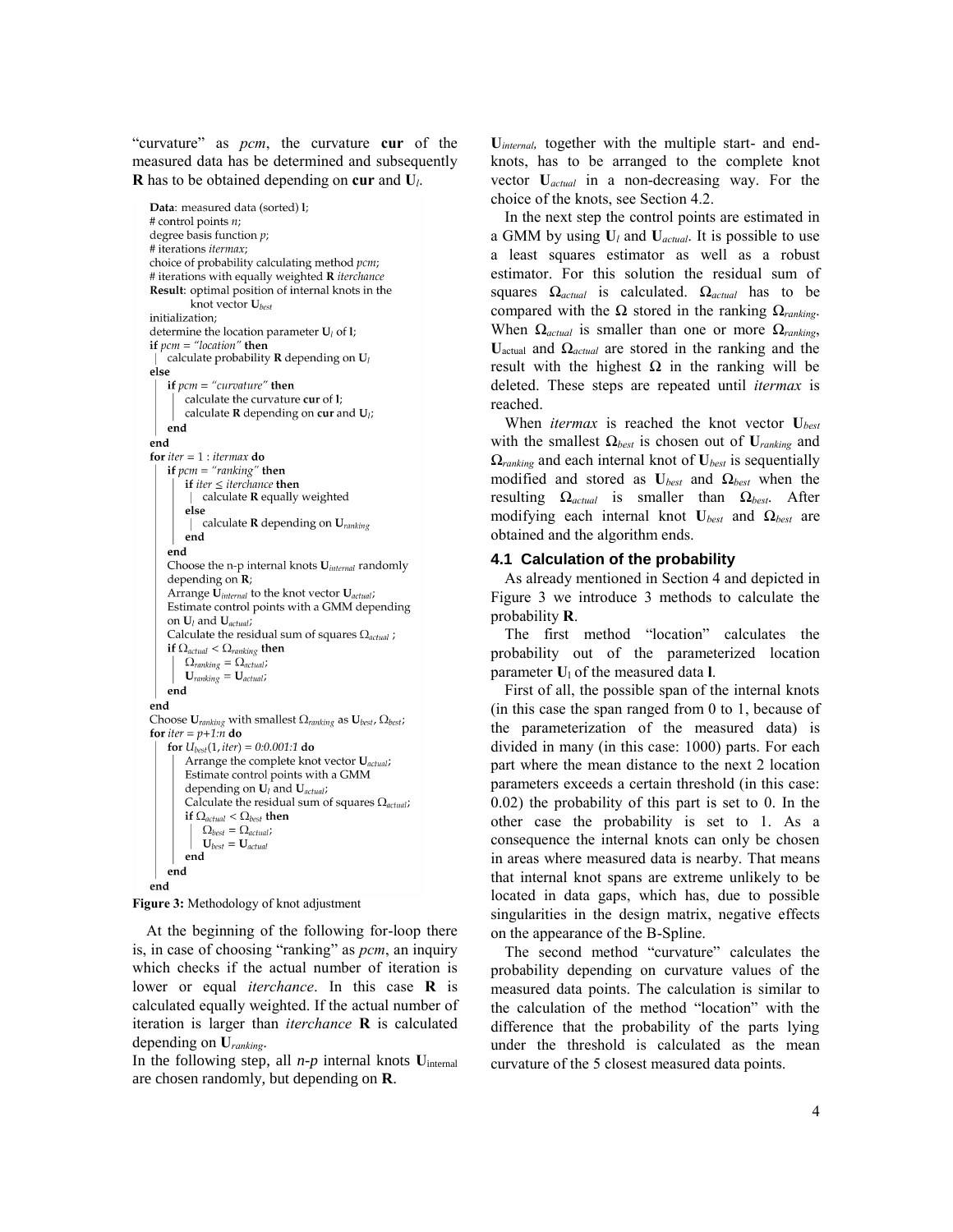The third method "ranking" calculates the probability depending on a ranking list **U***ranking* of the knot vectors with the smallest sum of squares Ω. For the first iterations (in this case: *iterchance* = 3000) the whole knot span is weighted equally. Otherwise the unwished chance that the algorithm converges to a local optimum increases. The knot vectors with the smallest Ω are stored in **U***ranking* (in this case **U***ranking* consist of the top 20 knot vectors). For an iteration number larger *iterchance* the probability is calculated depending on **U***ranking*. For each part, where an internal knot of **U***ranking* is placed, the probability for that part is increased inversely proportional to Ω. As a consequence the probability for choosing parts increases, where a good solutions was achieved. In order to solve the problem that the algorithm converges to a local optimum, some knot vectors were still chosen with an equally weighted probability. Using the method "ranking", our algorithm transforms into an evolutionary strategy.

#### **4.2 Choice of the knots**

In order to determine knots out of the calculated probabilities **R** a resampling step, established for particle filter, is introduced (cf. Simon (2006), pp. 466f.). In step 1 *n*-*p* random numbers are generated uniformly distributed on [0,1]. In step 2 the probabilities of the 1000 parts are accumulated and stored for each part (see Figure 4).



**Figure 4**: Cumulative probability in method "ranking" (after last iteration)

Finally, the part where the accumulated probability is greater than the randomly chosen number is chosen. That means that parts with low probabilities are unlikely to be chosen as the new internal knot.

# **5 Results**

#### **5.1 Knot adjustment**

In order to verify the capability of our algorithm it is applied to several test functions. Yoshimoto et al. (1999) and Gálvez et al. (2015) used the following functions (Eq. 7-9) which represent complex data with discontinuities and cusps.

The first function represents a step function (see Figure 5):

$$
\varphi_1(\omega) = \frac{90}{1 + e^{-100(\omega - 0.4)}}\tag{7}
$$

The second function contains a discontinuity (comparable to a data gap, see Figure 6):

$$
\varphi_2(\omega) = \begin{cases}\n\frac{1}{0.01 + (\omega - 0.3)^2} & \text{for } \omega < 0.6 \\
\frac{1}{0.015 + (\omega - 0.65)^2} & \text{for } \omega \ge 0.6\n\end{cases}
$$
\n(8)

The third function contains a cusp (see Figure 7):

$$
\varphi_3(\omega) = \frac{100}{e^{|10\omega - 5|}} + \frac{(10\omega - 5)^5}{500}
$$
\n(9)

For each test function 201 data points are generated using the Uniform distribution within the interval *U~*[0,1]. All data points are perturbed by an additive random noise that follows the normal distribution *N~*[0,1] (cf. Gálvez et al. (2015), p. 96f.).

In the following Tables 1 to 3  $\Omega_{\text{best}}$  of the different probability calculating methods of the proposed approach are compared to  $\Omega_{\text{best}}$  of the implemented clonal selection algorithm (csa) of Gálvez et al. (2015).  $\kappa$  is the number of internal knots and can be calculated according to Eq. 10.

$$
\kappa = n - p \tag{10}
$$

For reason of comparability,  $\Omega_{\text{best}}$  is calculated as average of 30 runs, without regarding the 5 best and worst runs (cf. Gálvez et al. (2015), p.98). The mentioned standard deviation  $\sigma$  is calculated out of all 30 runs.

**Table 1.**  $\Omega_{\text{best}}(\pm \sigma)$  for function  $\varphi_1(\omega)$  from  $\kappa=1$  to  $\kappa=7$ 

| к | location     | curvature    | ranking      | csa          |  |
|---|--------------|--------------|--------------|--------------|--|
|   | 2896.99      | 2896.99      | 2896.99      | 2896.99      |  |
|   | $(\pm 0.00)$ | $(\pm 0.00)$ | $(\pm 0.00)$ | $(\pm 0.00)$ |  |
|   | 651.46       | 651.19       | 606.02       | 606.02       |  |
|   |              |              |              |              |  |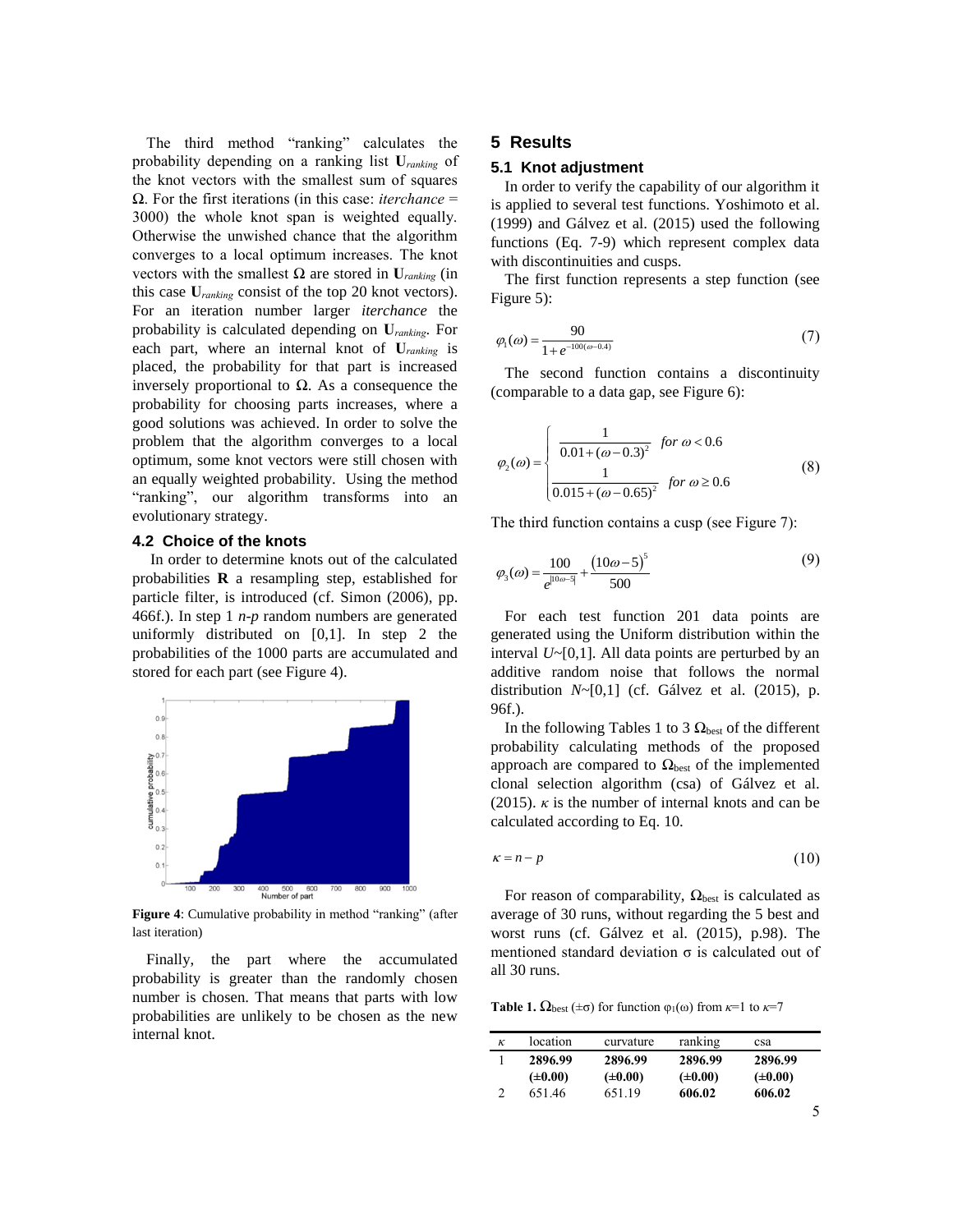|   | $(\pm 0.78)$ | $(\pm 0.90)$ | $(\pm 0.00)$ | $(\pm 0.00)$  |
|---|--------------|--------------|--------------|---------------|
| 3 | 272.25       | 272.39       | 271.53       | 271.09        |
|   | $(\pm 0.89)$ | $(\pm 0.76)$ | $(\pm 0.01)$ | $(\pm 1.88)$  |
| 4 | 229.81       | 229.71       | 228.19       | 225.84        |
|   | $(\pm 1.67)$ | $(\pm 1.76)$ | $(\pm 0.07)$ | $(\pm 12.24)$ |
| 5 | 217.61       | 216.45       | 215.74       | 219.24        |
|   | $(\pm 1.68)$ | $(\pm 1.06)$ | $(\pm 1.22)$ | $(\pm 6.51)$  |
| 6 | 172.60       | 171.29       | 170.08       | 169.69        |
|   | $(\pm 2.79)$ | $(\pm 1.19)$ | $(\pm 0.40)$ | $(\pm 0.73)$  |
| 7 | 166.86       | 165.60       | 163.51       | 166.03        |
|   | $(\pm 1.79)$ | $(\pm 1.54)$ | $(\pm 0.50)$ | $(\pm 2.95)$  |

Table 1 to 3 show that the method "ranking" always yields a smaller mean value for  $\Omega_{\text{best}}$  than the methods "location" and "curvature". In comparison to the csa the method "ranking" provides in the majority of the cases slightly smaller mean values for  $\Omega_{\text{best}}$ . In the vast majority of the cases the standard deviation  $\sigma$  of the method "ranking" is significantly smaller than  $\sigma$  of the csa. Figure 5 to 7 show the solutions with the smallest  $\Omega_{\text{best}}$  over 30 runs for the method "ranking". The best results of the other methods weren't displayed because the visual differences are too small.



**Figure 5:** Best 3rd-order B-Spline fitting for function φ1(ω) with method "ranking"  $(\kappa = 4)$ 

**Table 2.**  $\Omega_{\text{best}}(\pm \sigma)$  for function  $\varphi_2(\omega)$  from  $\kappa=1$  to  $\kappa=17$ 

| κ | location      | curvature     | ranking       | csa            |
|---|---------------|---------------|---------------|----------------|
| 1 | 43262.28      | 43262.28      | 43262.28      | 43262.28       |
|   | $(\pm 0.00)$  | $(\pm 0.00)$  | $(\pm 0.00)$  | $(\pm 0.00)$   |
| 2 | 23595.93      | 23595.72      | 23595.57      | 23595.57       |
|   | $(\pm 1.12)$  | $(\pm 0.27)$  | $(\pm 0.00)$  | $(\pm 161.74)$ |
| 3 | 1771.39       | 1747.55       | 1643.68       | 1643.69        |
|   | $(\pm 20.18)$ | $(\pm 11.84)$ | $(\pm 0.00)$  | $(\pm 0.01)$   |
| 4 | 1050.54       | 1038.23       | 998.13        | 995.18         |
|   | $(\pm 23.47)$ | $(\pm 27.82)$ | $(\pm 6.96)$  | $(\pm 2.86)$   |
| 5 | 834.02        | 818.52        | 772.96        | 778.14         |
|   | $(\pm 33.83)$ | $(\pm 16.75)$ | $(\pm 11.82)$ | $(\pm 40.79)$  |

| 6  | 466.34        | 438.82        | 354.27       | 424.73         |
|----|---------------|---------------|--------------|----------------|
|    | $(\pm 94.50)$ | $(\pm 69.66)$ | $(\pm 6.88)$ | $(\pm 160.59)$ |
| 7  | 207.52        | 220.28        | 157.59       | 153.52         |
|    | $(\pm 28.80)$ | $(\pm 24.51)$ | $(\pm 5.18)$ | $(\pm 7.98)$   |
| 8  | 162.83        | 166.93        | 139.54       | 141.07         |
|    | $(\pm 14.25)$ | $(\pm 16.26)$ | $(\pm 3.80)$ | $(\pm 7.11)$   |
| 9  | 137.11        | 141.92        | 124.49       | 132.51         |
|    | $(\pm 8.30)$  | $(\pm 10.77)$ | $(\pm 3.45)$ | $(\pm 9.32)$   |
| 10 | 125.14        | 131.93        | 112.65       | 124.10         |
|    | $(\pm 6.49)$  | $(\pm 9.05)$  | $(\pm 5.19)$ | $(\pm 9.01)$   |
| 11 | 115.70        | 122.42        | 103.17       | 118.86         |
|    | $(\pm 7.04)$  | $(\pm 8.50)$  | $(\pm 3.87)$ | $(\pm 9.08)$   |
| 12 | 108.01        | 113.30        | 99.64        | 112.75         |
|    | $(\pm 5.90)$  | $(\pm 6.34)$  | $(\pm 1.43)$ | $(\pm 10.71)$  |
| 13 | 103.60        | 106.93        | 97.03        | 104.39         |
|    | $(\pm 4.30)$  | $(\pm 6.60)$  | $(\pm 1.48)$ | $(\pm 10.22)$  |
| 14 | 97.23         | 101.35        | 93.22        | 96.55          |
|    | $(\pm 3.10)$  | $(\pm 5.25)$  | $(\pm 3.15)$ | $(\pm 6.23)$   |
| 15 | 94.39         | 95.35         | 90.39        | 93.26          |
|    | $(\pm 2.89)$  | $(\pm 3.72)$  | $(\pm 3.62)$ | $(\pm 8.06)$   |
| 16 | 91.49         | 93.56         | 85.04        | 90.94          |
|    | $(\pm 3.11)$  | $(\pm 3.94)$  | $(\pm 4.11)$ | $(\pm 6.11)$   |
| 17 | 89.47         | 89.45         | 82.21        | 87.44          |
|    | $(\pm 3.95)$  | $(\pm 3.47)$  | $(\pm 3.85)$ | $(\pm 5.06)$   |

That means the results of the method "ranking" are more stable than the results of the csa, which converge, in a not negligible amount of runs, into a local optimum instead of the global optimum. Especially for large  $\kappa$  our algorithm yields better results than the csa.



**Figure 6:** Best 3rd-order B-spline fitting for function  $φ_2(ω)$ with method "ranking"  $(\kappa = 10)$ 

**Table 3.**  $\Omega_{\text{best}}(\pm \sigma)$  for function  $\varphi_3(\omega)$  from  $\kappa=1$  to  $\kappa=17$ 

| к             | location     | curvature    | ranking      | csa          |  |
|---------------|--------------|--------------|--------------|--------------|--|
|               | 4912.60      | 4912.59      | 4912.55      | 4912.55      |  |
|               | $(\pm 0.01)$ | $(\pm 0.00)$ | $(\pm 0.00)$ | $(\pm 0.00)$ |  |
| $\mathcal{L}$ | 2672.91      | 2672.93      | 2672.87      | 2672.87      |  |
|               | $(\pm 0.15)$ | $(\pm 0.25)$ | $(\pm 0.00)$ | $(\pm 0.00)$ |  |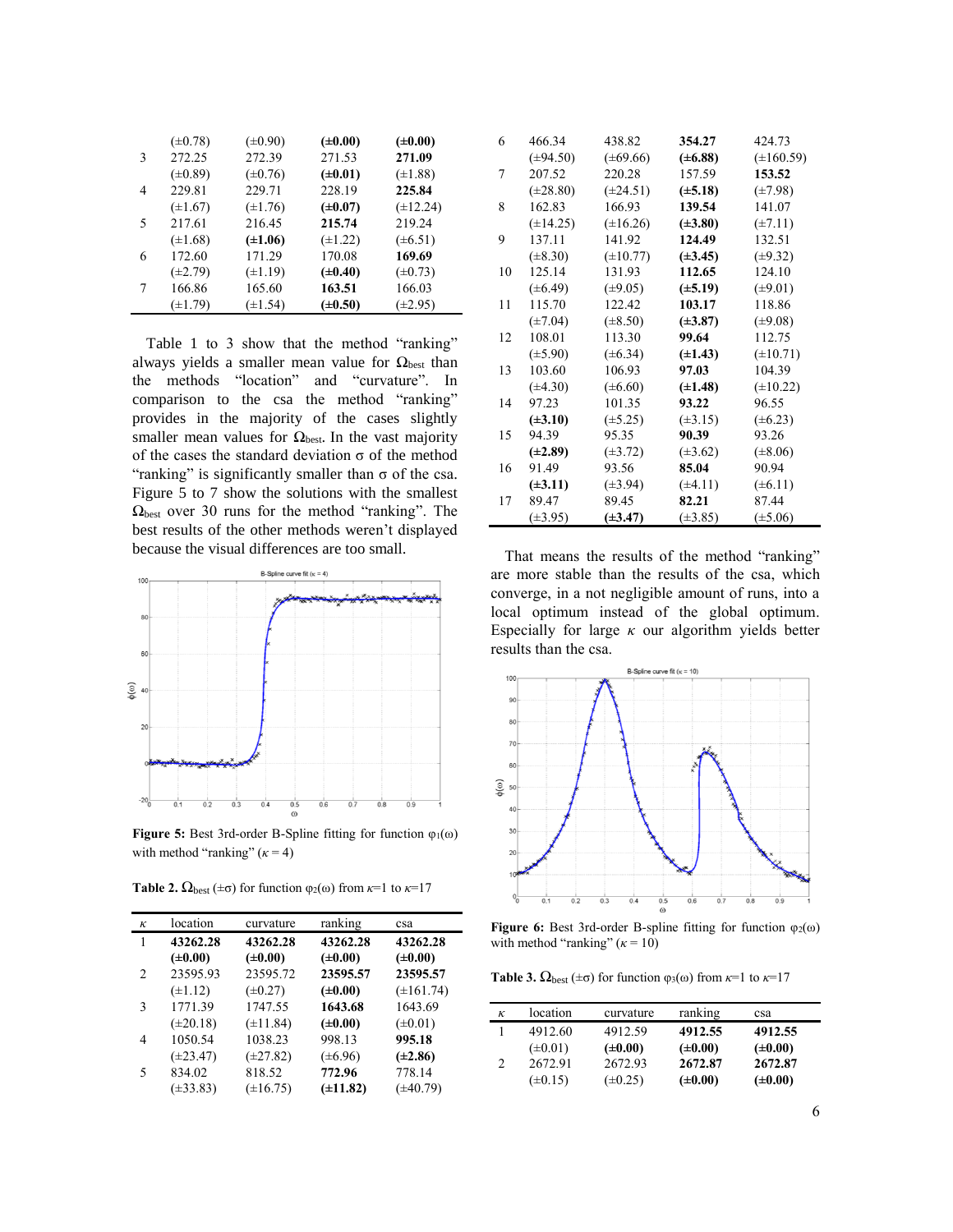| 3  | 594.68        | 594.39       | 593.56       | 593.57        |
|----|---------------|--------------|--------------|---------------|
|    | $(\pm 1.03)$  | $(\pm 0.87)$ | $(\pm 0.05)$ | $(\pm 1.73)$  |
| 4  | 441.67        | 439.69       | 438.07       | 437.60        |
|    | $(\pm 3.69)$  | $(\pm 2.59)$ | $(\pm 8.34)$ | $(\pm 10.45)$ |
| 5  | 262.24        | 258.80       | 248.95       | 242.85        |
|    | $(\pm 10.10)$ | $(\pm 6.57)$ | $(\pm 0.26)$ | $(\pm 1.49)$  |
| 6  | 231.87        | 226.09       | 215.02       | 221.91        |
|    | $(\pm 8.23)$  | $(\pm 4.85)$ | $(\pm 0.72)$ | $(\pm 7.19)$  |
| 7  | 205.72        | 202.51       | 191.65       | 199.57        |
|    | $(\pm 6.19)$  | $(\pm 5.33)$ | $(\pm 0.82)$ | $(\pm 10.99)$ |
| 8  | 185.58        | 186.30       | 168.72       | 177.19        |
|    | $(\pm 6.78)$  | $(\pm 5.07)$ | $(\pm 1.41)$ | $(\pm 10.87)$ |
| 9  | 171.85        | 170.65       | 161.09       | 164.67        |
|    | $(\pm 3.84)$  | $(\pm 4.45)$ | $(\pm 0.57)$ | $(\pm 10.25)$ |
| 10 | 161.70        | 162.02       | 150.88       | 154.83        |
|    | $(*4.24)$     | $(\pm 3.77)$ | $(\pm 1.18)$ | $(\pm 6.82)$  |
| 11 | 155.04        | 155.04       | 145.52       | 149.20        |
|    | $(\pm 3.36)$  | $(\pm 4.40)$ | $(\pm 2.20)$ | $(\pm 5.15)$  |
| 12 | 148.17        | 149.29       | 142.10       | 142.31        |
|    | $(\pm 2.92)$  | $(\pm 3.95)$ | $(\pm 1.01)$ | $(\pm 5.28)$  |
| 13 | 145.84        | 146.21       | 138.26       | 142.04        |
|    | $(\pm 2.07)$  | $(\pm 2.55)$ | $(\pm 1.93)$ | $(\pm 4.89)$  |
| 14 | 143.15        | 143.15       | 128.90       | 138.55        |
|    | $(*4.09)$     | $(\pm 3.87)$ | $(\pm 3.48)$ | $(\pm 5.05)$  |
| 15 | 139.71        | 141.00       | 123.14       | 133.35        |
|    | $(\pm 3.96)$  | $(\pm 3.76)$ | $(\pm 1.83)$ | $(\pm 6.70)$  |
| 16 | 132.76        | 133.76       | 121.37       | 128.22        |
|    | $(\pm 4.41)$  | $(\pm 4.67)$ | $(\pm 1.18)$ | $(\pm 7.61)$  |
| 17 | 128.99        | 127.85       | 118.52       | 126.58        |
|    | $(\pm 4.00)$  | $(\pm 4.29)$ | $(\pm 2.98)$ | $(\pm 6.85)$  |



**Figure 7:** Best 3rd-order B-spline fitting for function  $\varphi_3(\omega)$ with method "ranking" (*κ* = 8)

#### **5.2 Robust parameter estimation**

The results shown in the previous Section 5.1 are obtained by a least squares estimation of the control points. Due to the fact that the test functions are perturbed by a normally distributed noise that is sufficient. In order to check the performance of robust estimation, we generated a point cloud of 911 points out of the desired values for a rail track. These desired values or true values, respectively, are stored in the vector **l** . Again **l** is perturbed by a normally distributed noise *N*~[0,0.067], which conforms with the data sheet of a usual profile scanner for rail track inspection. Additionally, 3 outliers are inserted, arranged about 4 mm above the desired values. The resulting points are stored in **l**. Figure 8 shows the comparison between an estimation with least squares and the estimation using a robust estimator, in this case the Huberestimator (with the tuning constant  $c = 1$ ). Both results are obtained using the method "ranking" for knot adjustment. In the area of the 3 outliers the least squares estimation is distorted in the direction of the outliers, whereas the fit using the Huberestimator stays closer to the data without outliers.



**Figure 8:** Comparison estimation with least squares and Huber

and to the true values  $\tilde{\mathbf{i}}$  ( $\tilde{\mathbf{Q}}$ ). In order to validate that visual result, we calculated the residual sum of squares of the estimated parameters to the "measured" values  $I(\Omega)$ 

$$
\mathbf{v} = \mathbf{A} \cdot \hat{\mathbf{x}} - \mathbf{l} \rightarrow \Omega = \mathbf{v}^T \mathbf{v}
$$
  
\n
$$
\tilde{\mathbf{v}} = \mathbf{A} \cdot \hat{\mathbf{x}} - \tilde{\mathbf{l}} \rightarrow \tilde{\Omega} = \tilde{\mathbf{v}}^T \tilde{\mathbf{v}}
$$
\n(11)

**Table 4.** Comparison of least squares and Huberestimation

|                       | least squares | Huber   |
|-----------------------|---------------|---------|
|                       | 86.0781       | 86.9692 |
| $\tilde{\phantom{a}}$ | 43.6250       | 41.8616 |

Table 4 shows that the estimation using the Huber-estimator has a smaller  $\tilde{\Omega}$  thus the effect of the outliers is lower than using the least squares estimation.